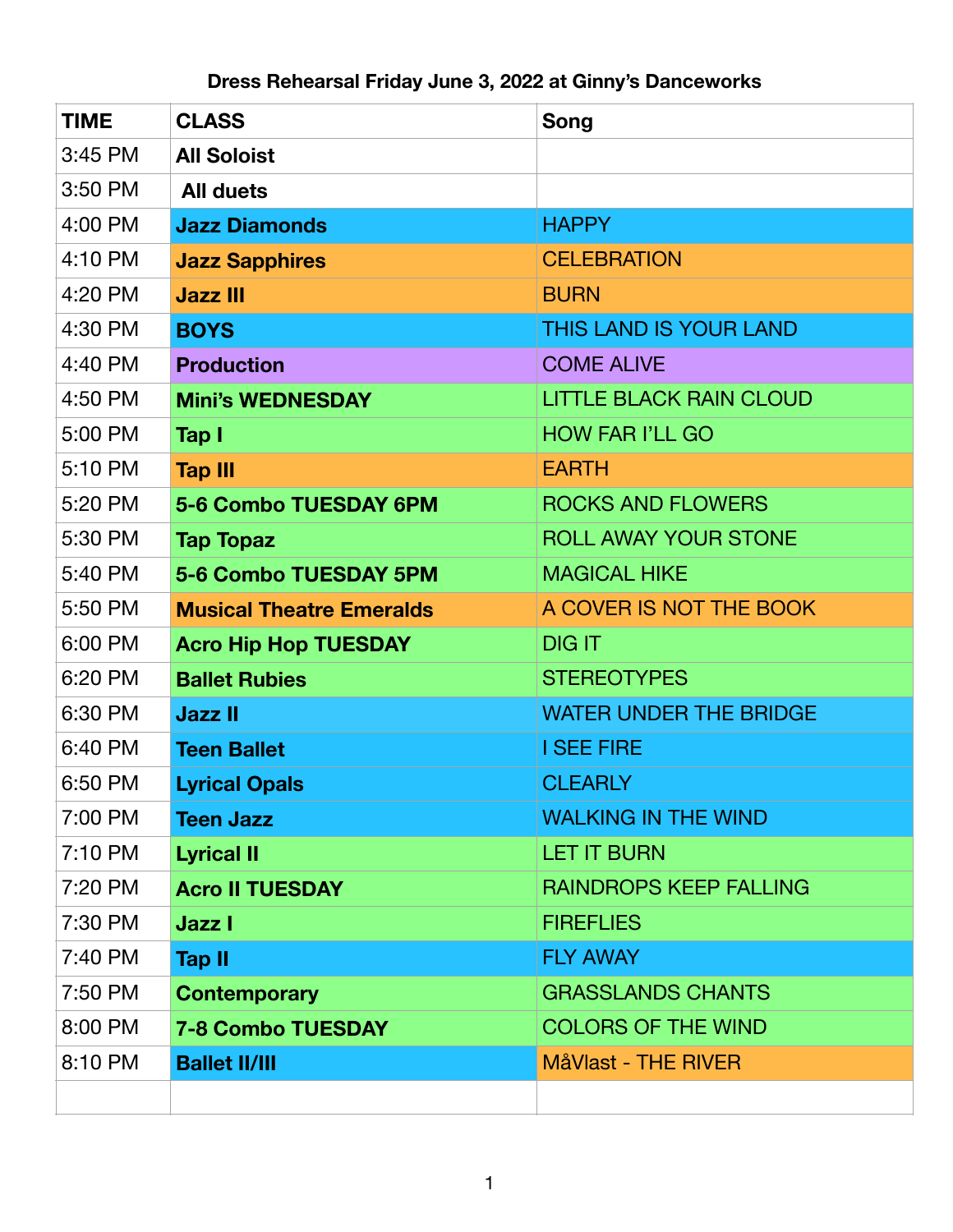## **Dress Rehearsal Saturday JUNE 4 at Ginny's Danceworks**

| <b>TIME</b> | <b>CLASS</b>                                | <b>SONG</b>                    |
|-------------|---------------------------------------------|--------------------------------|
| 9:00 AM     | <b>3-4 Combo THURSDAY 11AM</b>              | <b>RAINBOW CONNECTION</b>      |
| 9:10 AM     | <b>Mini's THURSDAY</b>                      | <b>LITTLE BLACK RAIN CLOUD</b> |
| 9:15 AM     | <b>3-4 Combo SATURDAY</b>                   | <b>DEEP IN THE DIRT</b>        |
| 9:20 AM     | <b>Acro I THURSDAY &amp; WEDNESDAY 4:15</b> | <b>BIG ROCK CANDY MTN</b>      |
| 9:40 AM     | <b>Acro IV</b>                              | <b>DAISES</b>                  |
| 9:50 AM     | <b>3-4 Combo MONDAY</b>                     | <b>DEEP IN THE DIRT</b>        |
| 10:00 AM    | <b>Acro Hip Hop SATURDAY</b>                | <b>AQUA</b>                    |
|             | <b>7-8 Combo SATURDAY</b>                   | <b>COLORS OF THE WIND</b>      |
|             | <b>INDIVIDUALS</b> beginning at 10:15-11:00 |                                |
| 11:00 AM    | <b>5-6 Combo SATURDAY</b>                   | <b>ROCKS AND FLOWERS</b>       |
|             | <b>Acro II SATURDAY</b>                     | <b>RAINDROPS KEEP FALLING</b>  |
|             | INDIVIDUALS beginning at 11:15-12:00        |                                |
| 12:40 PM    | <b>3-4 Combo TUESDAY</b>                    | <b>RAINBOW CONNECTION</b>      |
| 12:50 PM    | <b>Hip Hop II</b>                           | <b>WATER</b>                   |
| 1:00 PM     | <b>ACRO I WEDNESDAY 6PM</b>                 | <b>BIG ROCK CANDY MTN</b>      |
| 1:20 PM     | 5-8 Acro Hip Hop MONDAY                     | <b>DIG IT</b>                  |
| 1:40 PM     | <b>ACRO VII</b>                             | <b>JUST LIKE FIRE</b>          |
| 1:50 PM     | <b>Lyrical I</b>                            | <b>RAINBOW</b>                 |
| 2:00 PM     | <b>ACRO III</b>                             | THIS GIRL IS ON FIRE           |
| 2:10 PM     | <b>5-6 Combo MONDAY</b>                     | <b>ROCKS AND FLOWERS</b>       |
| 2:20 PM     | <b>ACRO VI</b>                              | <b>BUY DIRT</b>                |
| 2:30 PM     | 3-4 Combo WEDNESDAY 5pm                     | <b>CORAL REEF</b>              |
| 2:40 PM     | <b>Musical Theatre</b>                      | <b>LET IT GROW</b>             |
| 2:50 PM     | <b>5-6 Combo WEDNESDAY</b>                  | <b>MAGICAL HIKE</b>            |
| 3:00 PM     | <b>7-8 Combo WEDNESDAY</b>                  | <b>COLORS OF THE WIND</b>      |
| 3:10 PM     | 3-4 Combo THURSDAY 5:45PM                   | <b>CORAL REEF</b>              |
| 3:20 PM     | <b>Pointe</b>                               | <b>LANDSLIDE</b>               |